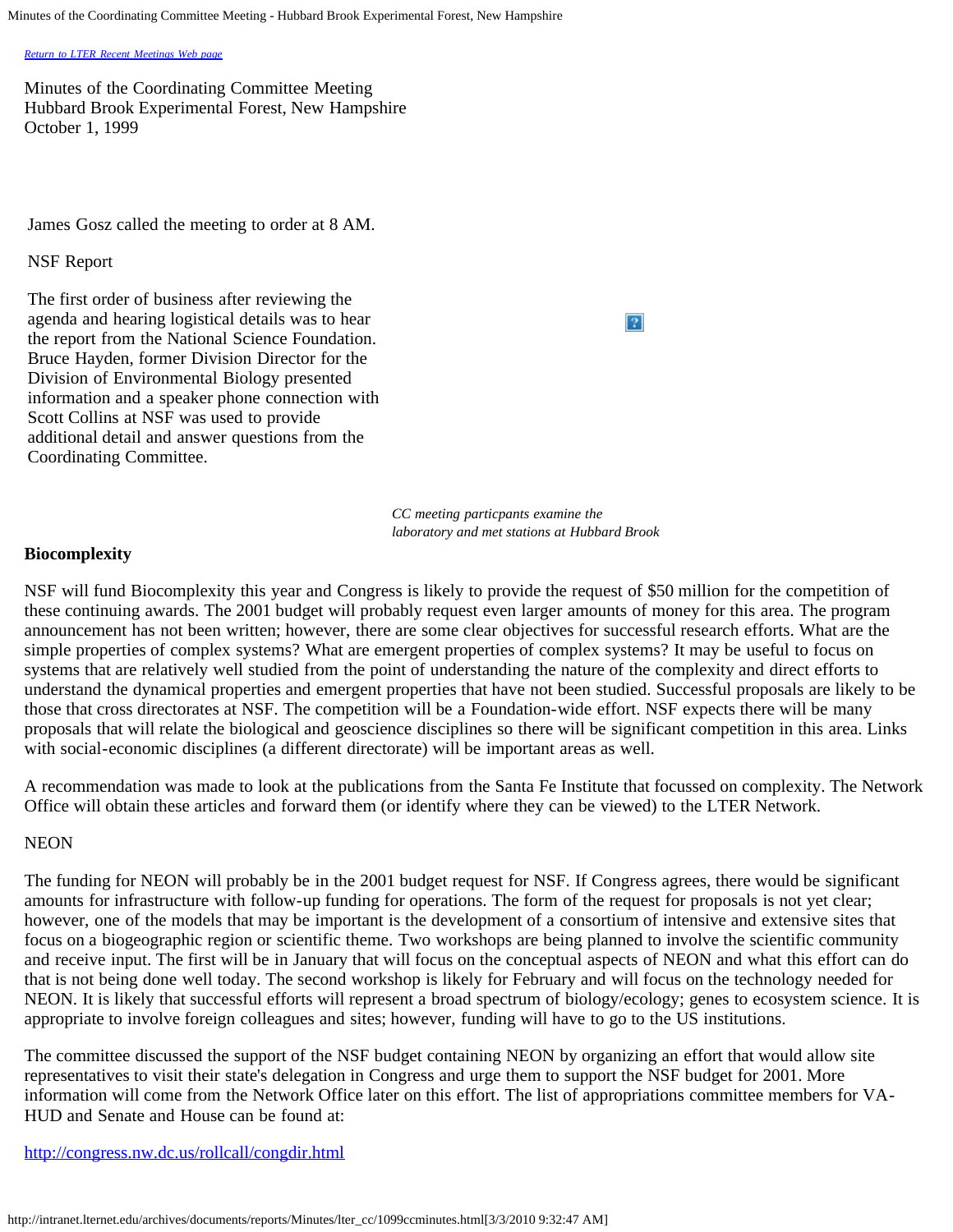

*Foster, Eager, Chapin, Likens, Gosz Watershed #2 at HBR*

LTER Cross-site Competition

The 2000 budget is not definite at this time but DEB anticipates developing a request for proposals for cross-site research. The nature of the request is likely to be similar to past cross-site proposals.

Executive Committee Election

Ray Smith has served on the Executive Committee since 1996 and the LTER policy is to have these committee members rotate after three years. The floor was open for nominations and Phil Robertson nominated Gaius Shaver. After no further nominations the motion was made to close nominations. A motion was passed to unanimously accept "Gus" for membership on the Executive Committee.

#### All Scientists Meeting Budget Discussion

Bob Waide led a discussion of the budget for the All Scientists Meeting that included the money available from the LTER Network Office and the procedure for requesting additional money from NSF. The Coordinating Committee unanimously passed a motion to have the Network Office determine the amount of money that would go to each LTER site (including the potential 3 new sites) based on an estimate of the cost per individual for a fixed number of people from each site. The estimated cost and the amount of money NSF is willing to provide will determine the number from each site. Included in the determination of the cost per individual will be consideration of sites that can drive and airfare costs based on current ticket prices between Salt Lake City and the locations of site scientists.

The Coordinating Committee unanimously passed a motion that "at least 5 graduate students will be brought to the All Scientists Meeting with the funds from the NSF supplement money.

The Coordinating Committee unanimously passed a motion that the Network Office would arrange ticket purchases and reimbursements for site scientists/students for

> *Detail of Watershed*

*#2 at*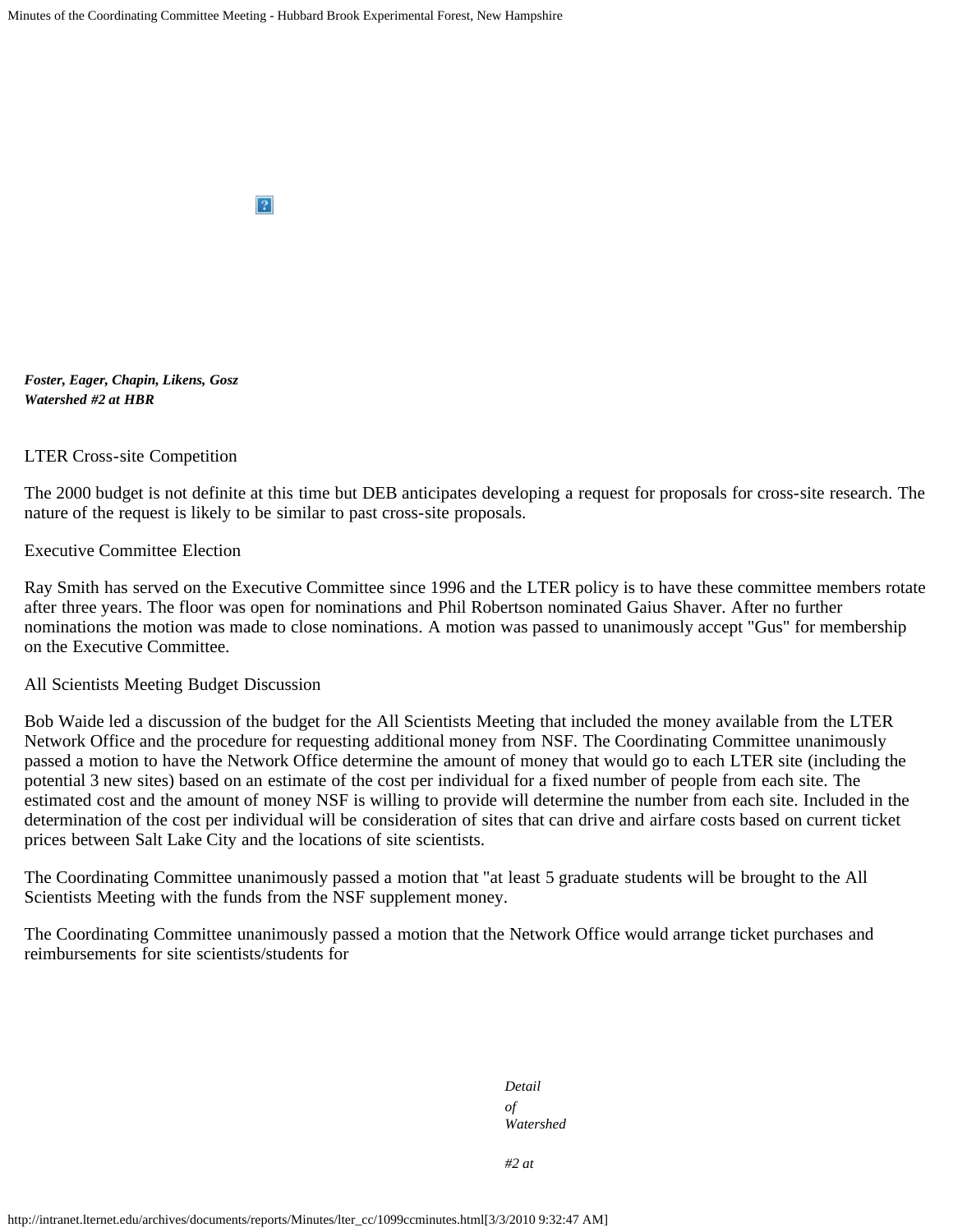*HBR*

 $\boxed{?}$ 

the All Scientists Meeting. This means that the supplement will go to the Network Office and site participants will work with the Network Office to arrange tickets and request reimbursements. Sites will be asked by the Network Office to identify the people that will be authorized to travel on this supplement.

The Network Office will develop the basis for a registration fee for participants and ESA will include this in their organization materials for the combined LTER and ESA meeting.

# LTER Shirts

Patty Sprott of the Network Office developed a LTER logo for shirts that were modeled by several Network Office people at the Coordinating Committee meeting. It was agreed that Patty should send an announcement to sites that these shirts are available. Sites can request bulk orders to allow them to add their own site logo with their own resources. This would provide a common LTER shirt/logo with additional detail that identifies the individual site. View the LTER Tee-shirt.

There also will be an option to purchase a LTER shirt at the All Scientists Meeting and to pay for this in the registration fee.

#### Pre-All Scientist Meeting Activities

Bob Waide discussed the Network Office money that was available for small awards to fund pre All Scientist Meeting planning efforts for activities that would occur at the meeting. Bob indicated that there was \$60,000 available this year and there would be about the same amount available in each of 2001 and 2002 for follow-up activities. It was decided that a small committee under the chair of Bob Parmenter would discuss the needs for activities and report back at a later date. The Coordinating Committee recommended that the Executive Committee make decisions on the funding for recommended activities.

The Executive Committee also was recommended to make decisions on the plenary speakers for the All Scientists Meeting.

A recommendation was made to develop a broader steering committee for the All Scientists Meeting that will be considered by the co-chairs, Bob Waide and Bob Parmenter.

One of the pre-All Scientists Meetings that was strongly recommended was an activity on regional science efforts. Many sites have developed interactions with other sites and institutions in their region and all sites would benefit from the processes developed and models used for these interactions. This activity would also serve the purpose of helping prepare sites for the anticipated NEON program that may require a consortium effort.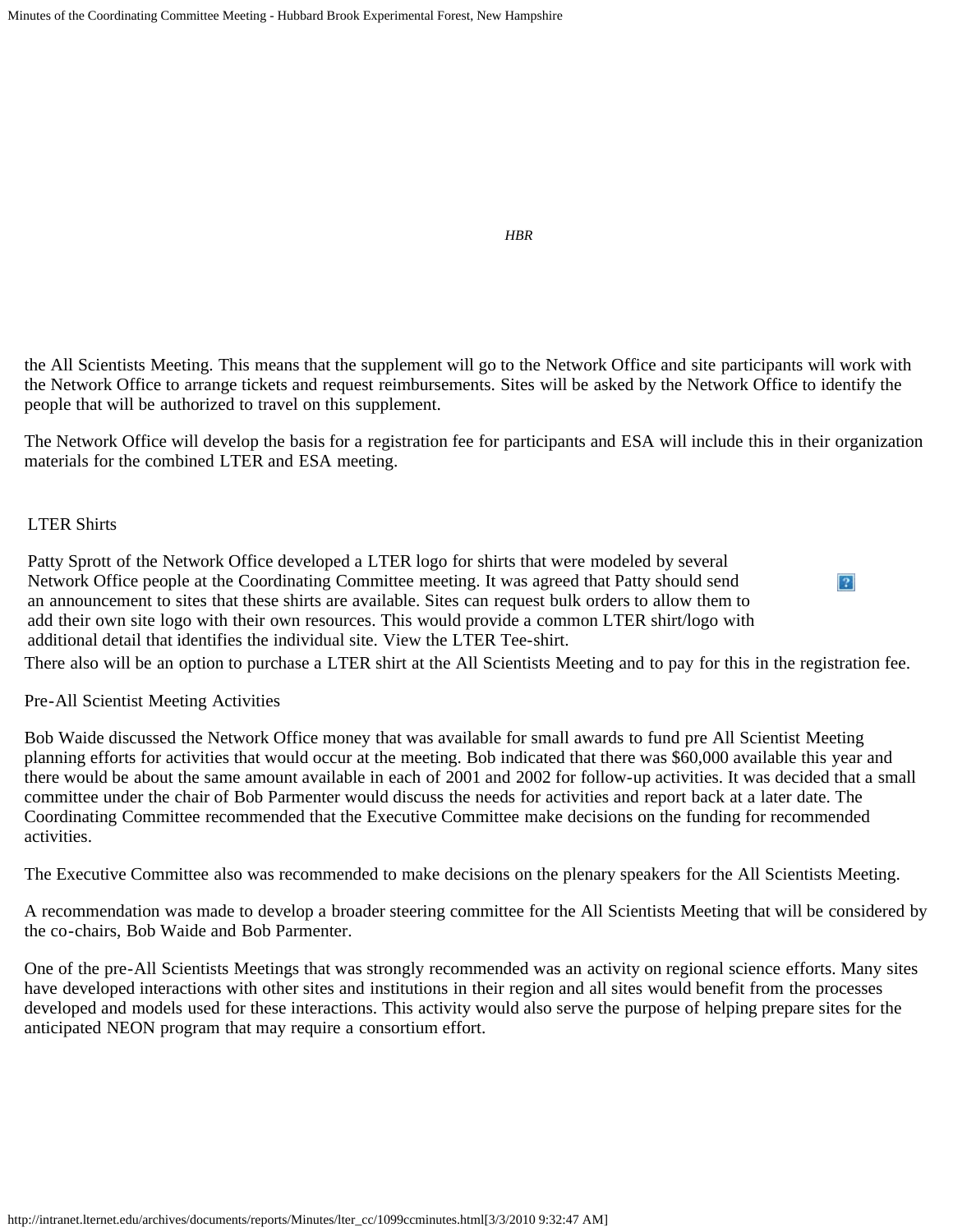*Sample of Wallastonite (CaSiO3) for Ca manipulation*

Future Coordinating Committee Meetings

Requests were made for sites to host Coordinating Committee meetings for 2001-2003. There will not be a Coordinating Committee meeting in 2000 as the All Scientists Meeting will be the prime activity for the year. The following sites were approved:

2001 Spring: Central Arizona-Phoenix

Fall: Plum Island Sound, Mass.

2002 Spring: Sevilleta, New Mexico

Fall: Niwot Ridge, Colorado

2003 Spring: Kellogg Biological Station, Michigan

Fall: Bonanza Creek, Alaska

A science theme was selected for the fall, 2001 meeting at Plum Island Sound of:

Terrestrial - Aquatic Interactions

Science themes for the subsequent years will be selected following the All Scientists Meeting.

Tom Callahan Memorial

A discussion was held regarding memorials for Tom that would represent the importance of Tom's work for the LTER program.

John Porter will identify the amount needed for a permanent display at Blandy Farm where the family has indicated that these memorials should be developed. It was suggested that a bench be located at one of the places that Tom liked to visit with a plaque that indicated the memorial was from the LTER Network. When we know the amount needed, the Network Office will request the appropriate amount from each site to cover the cost of the memorial.

A second effort will be pursued with the ESA Long Term Studies Section to establish an award for a student in Tom's name. A suggestion was made that the Organization of Biological Field Stations also be contacted to participate in this student award.

James Gosz closed the meeting at 12:30.

The remainder of the Coordinating Committee meeting was devoted to a field trip to the Hubbard Brook Experimental Forest and a workshop on Net Primary Productivity. The agenda follows. Various activities were identified in the workshop that will be reported on in subsequent reports by individuals leading these efforts.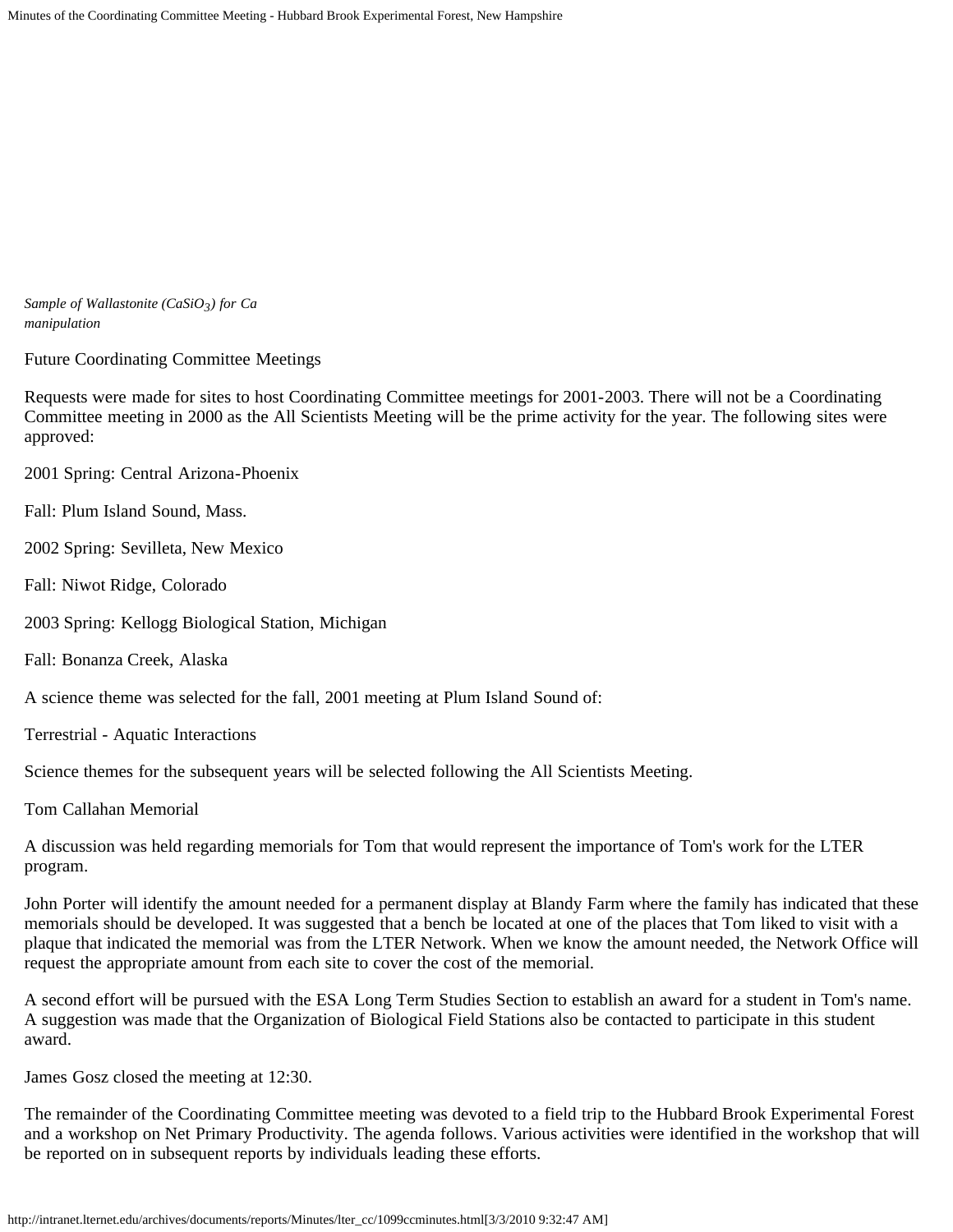A great thanks is due to the scientists and staff of Hubbard Brook for the excellent organization and operation of the Coordinating Committee meeting. Job Well Done!!!

Fall 1999 Meeting of LTER-Coordinating Committee Agenda

Patterns and Control of Net Primary Productivity Across Biomes

Friday, October 1

- Morning 8:00-12:30 Business meeting
- Afternoon 1:30-5:00 Field trip
- Evening 5:00-6:00 Happy hour USFS R.S. Pierce Laboratory
- 6:00-? Barbecue USFS R.S. Pierce Laboratory
- Saturday, October 2
- Morning Session 1 NPP Workshop
- 6:15 Hike if interested, contact P. Groffman
- 8:00 Introduction T. Fahey
- 8:15 Insights from models of forest NPP J. Aber
- 8:45 Description of MODIS-NPP Project J. Vande Castle
- 9:15 Group Discussion: Modelling and Synthesis
- 9:45 Break
- 10:00 Large-scale NPP patterns: Marine Ecosystems R. Smith
- 10:30 Large-scale NPP patterns: Grasslands B. Lauenroth
- 11:00-12:00 Break-out Discussion Groups
- 1) Modelling NPP Aber presiding
- 2) NPP standards for LTER Network Gosz presiding
- 3) Belowground productivity Ruess presiding
- 12:00-1:00 Lunch
- Afternoon Session 2 NPP Workshop
- 1:00 Spatial variation in terrestrial NPP:
- Environment and plant form T. Chapin
- 1:30 Annual variation in terrestrial NPP J. Blair and G. Shaver
- 2:00 Group Discussion: Spatial and temporal variation
- 2:30 Break